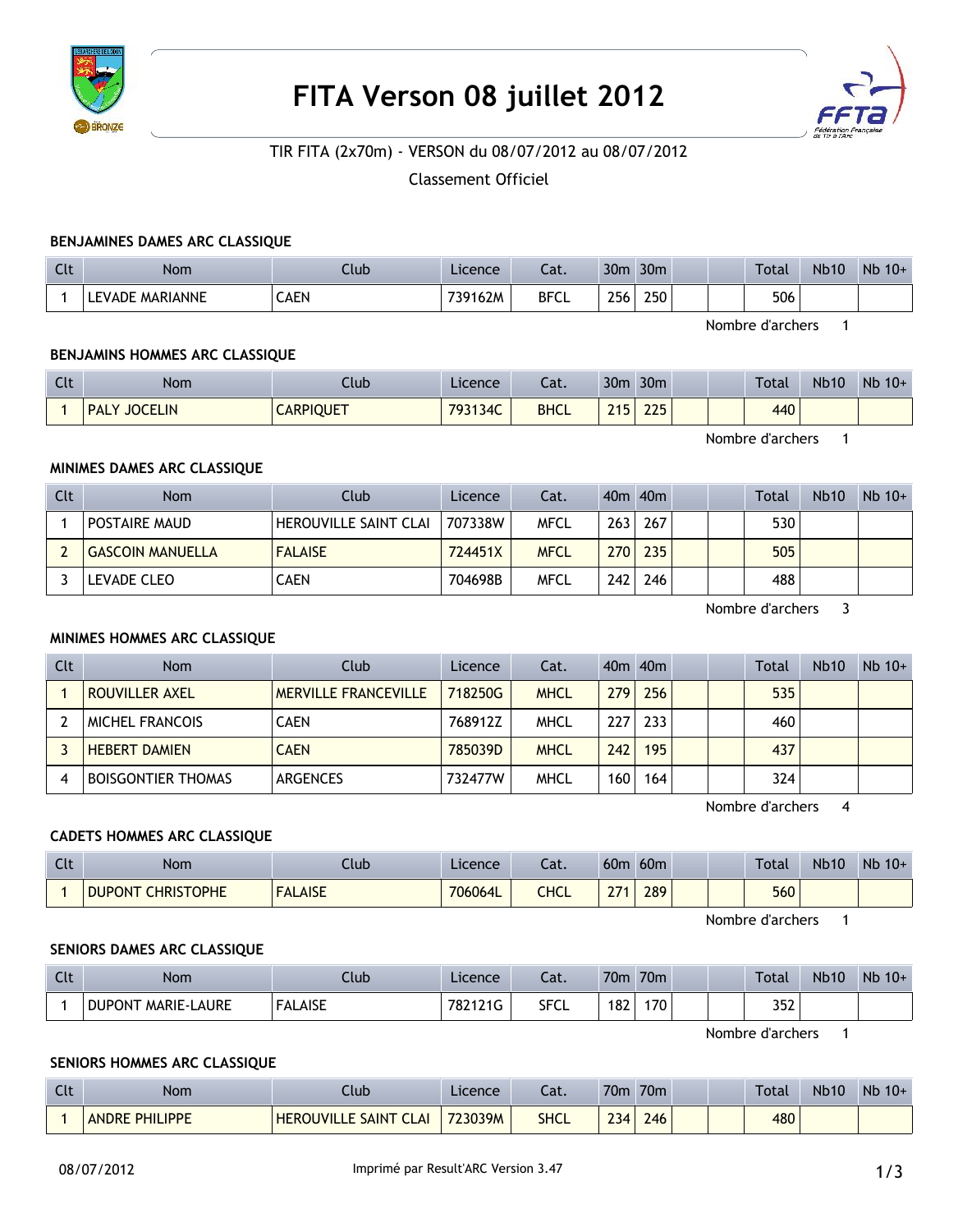| <b>MEYER PASCAL</b> | <b>MERVILLE FRANCEVILLE</b> | 649972S | SHCL | 238              | 236 |  | 474 |  |
|---------------------|-----------------------------|---------|------|------------------|-----|--|-----|--|
| LAURENT ERIC        | <b>BAYEUX</b>               | 703826D | SHCL | 232 <sub>1</sub> | 225 |  | 457 |  |
| ' EVADE PHILIPPE    | CAEN                        | 704702F | SHCL | 214              | 226 |  | 440 |  |

Nombre d'archers 4

# **VETERANS HOMMES ARC CLASSIQUE**

| Clt | Nom.                   | Club                         | Licence | Cat.        |     | 70m 70m          |  | Total | <b>Nb10</b> | $Nb 10+$ |
|-----|------------------------|------------------------------|---------|-------------|-----|------------------|--|-------|-------------|----------|
|     | <b>CHATELIN DIDIER</b> | <b>HEROUVILLE SAINT CLAI</b> | 421342F | <b>VHCL</b> | 255 | 254 <sub>1</sub> |  | 509   |             |          |
|     | DURAND PHILIPPE        | CAEN                         | 466148H | VHCL        | 227 | 177              |  | 404   |             |          |
|     | <b>JEANNE GERARD</b>   | <b>CAEN</b>                  | 381088B | <b>VHCL</b> | 178 | 174              |  | 352   |             |          |

Nombre d'archers 3

# **SUPER VETERANS HOMMES ARC CLASSIQUE**

| Clt | <b>Nom</b>          | Club             | Licence | $-1$<br>cal. | 70 <sub>m</sub> | 70 <sub>m</sub> |  | <b>Total</b> | <b>Nb10</b> | $Nb$ 10+ |
|-----|---------------------|------------------|---------|--------------|-----------------|-----------------|--|--------------|-------------|----------|
|     | <b>HAUTEUR MARC</b> | <b>CARPIQUET</b> | 717062R | SVHCL        | 149             | 189             |  | 338          |             |          |

Nombre d'archers 1

# **CADETS HOMMES ARC A POULIES**

| $\Gamma$ | <b>Nom</b>              | Llub.       | Licence | - 1<br>cal. | 50 <sub>m</sub> | 50 <sub>m</sub> |  | <b>Total</b> | <b>Nb10</b> | Nb<br>$10+$ |
|----------|-------------------------|-------------|---------|-------------|-----------------|-----------------|--|--------------|-------------|-------------|
|          | <b>BOUILLON NICOLAS</b> | <b>CAEN</b> | 702110N | CHCO        | 246             | 252             |  | 498          |             |             |

Nombre d'archers 1

## **JUNIORS DAMES ARC A POULIES**

| $\sim$<br>$\sim$ | <b>Nom</b>        | .lub          | Licence | $\sim$<br>cal. | 50 <sub>π</sub> | 50 <sub>m</sub> |  | Total | <b>Nb10</b> | <b>Nb</b><br>$10+$ |
|------------------|-------------------|---------------|---------|----------------|-----------------|-----------------|--|-------|-------------|--------------------|
|                  | LANIE<br>FVFN MFI | <b>VERSON</b> | 748306B | <b>JFCC</b>    | 158             | .40             |  | 298   |             |                    |

Nombre d'archers 1

## **SENIORS DAMES ARC A POULIES**

| Clt | Nom                 | Club.                      | Licence | Cat.        |     | $50m$ 50 $m$ |  | <b>Total</b> | <b>Nb10</b> | $Nb$ 10+ |
|-----|---------------------|----------------------------|---------|-------------|-----|--------------|--|--------------|-------------|----------|
|     | DARCILLON CECILE    | <b>FONTENAY LE MARMION</b> | 771397A | <b>SFCO</b> | 258 | 267          |  | 525          |             |          |
|     | LEVADE STELLA-MARIS | CAEN                       | 726675P | <b>SFCO</b> | 264 | 245          |  | 509          |             |          |

Nombre d'archers 2

#### **SENIORS HOMMES ARC A POULIES**

| Clt | <b>Nom</b>              | Club                         | Licence | Cat.        |                  | 50m 50m   |  | Total | <b>Nb10</b> | $Nb$ 10+ |
|-----|-------------------------|------------------------------|---------|-------------|------------------|-----------|--|-------|-------------|----------|
|     | <b>POULINGUE OLVIER</b> | ST PIERRE SUR DIVES          | 672124V | <b>SHCO</b> | 311              | 326       |  | 637   |             |          |
|     | DARCILLON DENIS         | <b>FONTENAY LE MARMION</b>   | 771395Y | <b>SHCO</b> |                  | $312$ 317 |  | 629   |             |          |
|     | <b>RONXIN LAURENT</b>   | <b>HEROUVILLE SAINT CLAI</b> | 742881E | <b>SHCO</b> | 320              | 292       |  | 612   |             |          |
|     | <b>MEYER PASCAL</b>     | <b>MERVILLE FRANCEVILLE</b>  | 649972S | <b>SHCO</b> | 254 <sub>1</sub> | 270       |  | 524   |             |          |

Nombre d'archers 4

## **VETERANS HOMMES ARC A POULIES**

| Clt | <b>Nom</b>                  | Club                  | Licence | Cat.        | 50 <sub>m</sub> | 50 <sub>m</sub> |  | <b>Total</b> | <b>Nb10</b> | $Nb 10+$ |
|-----|-----------------------------|-----------------------|---------|-------------|-----------------|-----------------|--|--------------|-------------|----------|
|     | <b>SAINTE CROIX THIERRY</b> | HEROUVILLE SAINT CLAI | 327882U | <b>VHCO</b> | 299             | 293             |  | 592          |             |          |
|     | <b>VARIN PATRICE</b>        | <b>VERSON</b>         | د760204 | VHCO        | 54              |                 |  | 54           |             |          |